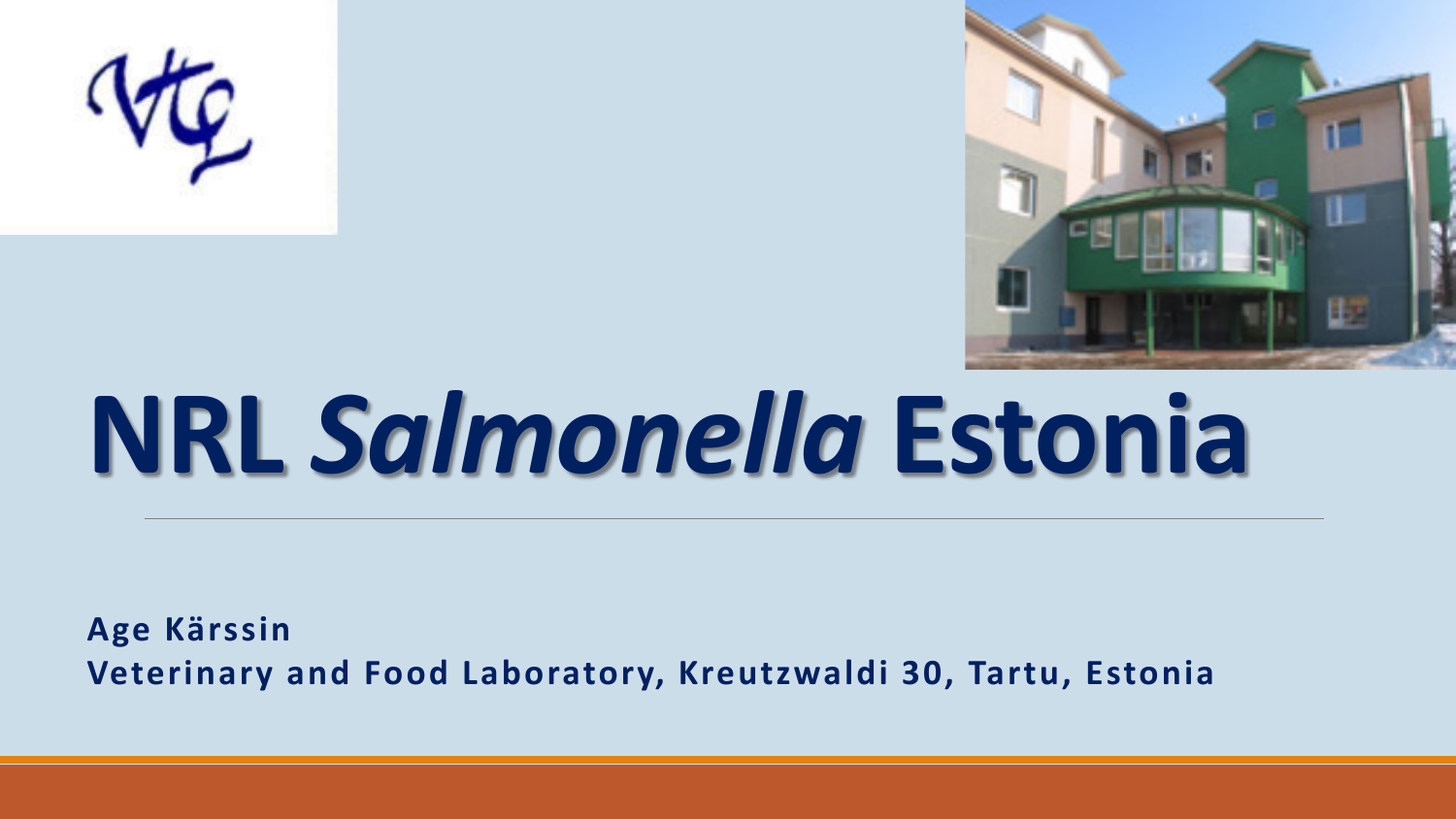#### **Some facts about Estonia**





Capital - Tallinn Area - 45,227 km2 Population - 1.3 M 15 counties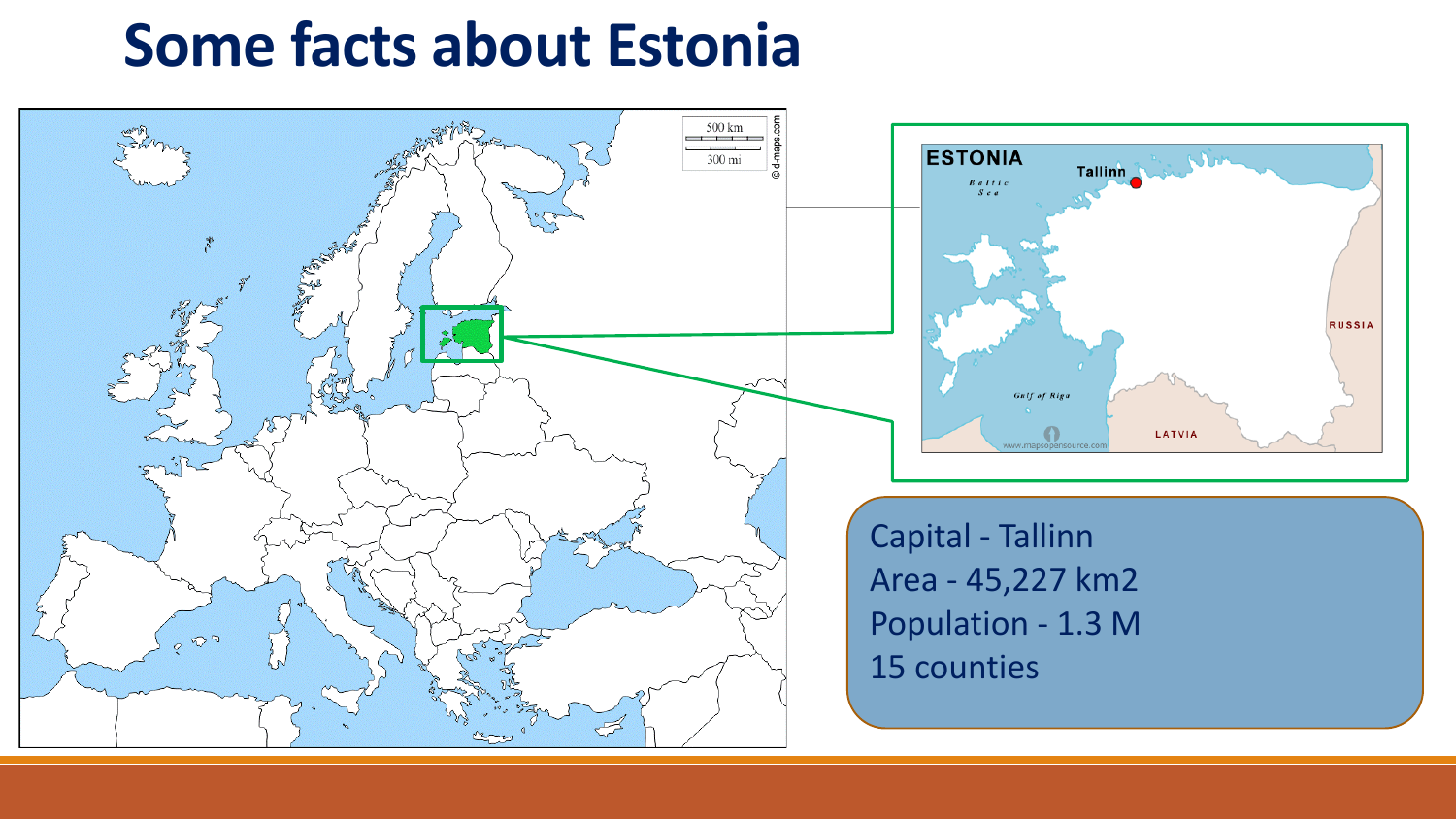#### **Animal population in Estonia, 2016**

|      | <b>Animal species</b>        |                       | <b>Herds</b> | <b>Animals</b> | Slaughtered |
|------|------------------------------|-----------------------|--------------|----------------|-------------|
|      | <b>Cattle</b>                | Dairy cattle          | 2046         | 126,459        | 22,716      |
|      |                              | <b>Beef cattle</b>    | 2002         | 49,295         | 10,220      |
|      |                              | Cattle total          | 3458         | 248,236        | 43,433      |
|      | <b>Pigs</b>                  | <b>Fattening pigs</b> | 178          | 141,602        |             |
|      |                              | <b>Breeding pigs</b>  | 91           | 24,932         |             |
|      |                              | Pigs total            | 217          | 286,790        | 524,227     |
|      | <b>Sheep</b>                 | Sheep total           | 1902         | 83,434         | 18,354      |
|      | <b>Goats</b>                 | Goats total           | 590          | 5011           | 698         |
|      | <b>Gallus gallus</b>         | Laying hens           | 134          |                | 10,769      |
| kana |                              | <b>Broilers</b>       | 100          |                | 11,237,775  |
|      | Quail<br>(Coturnix coturnix) |                       | 52           |                | 87,559      |

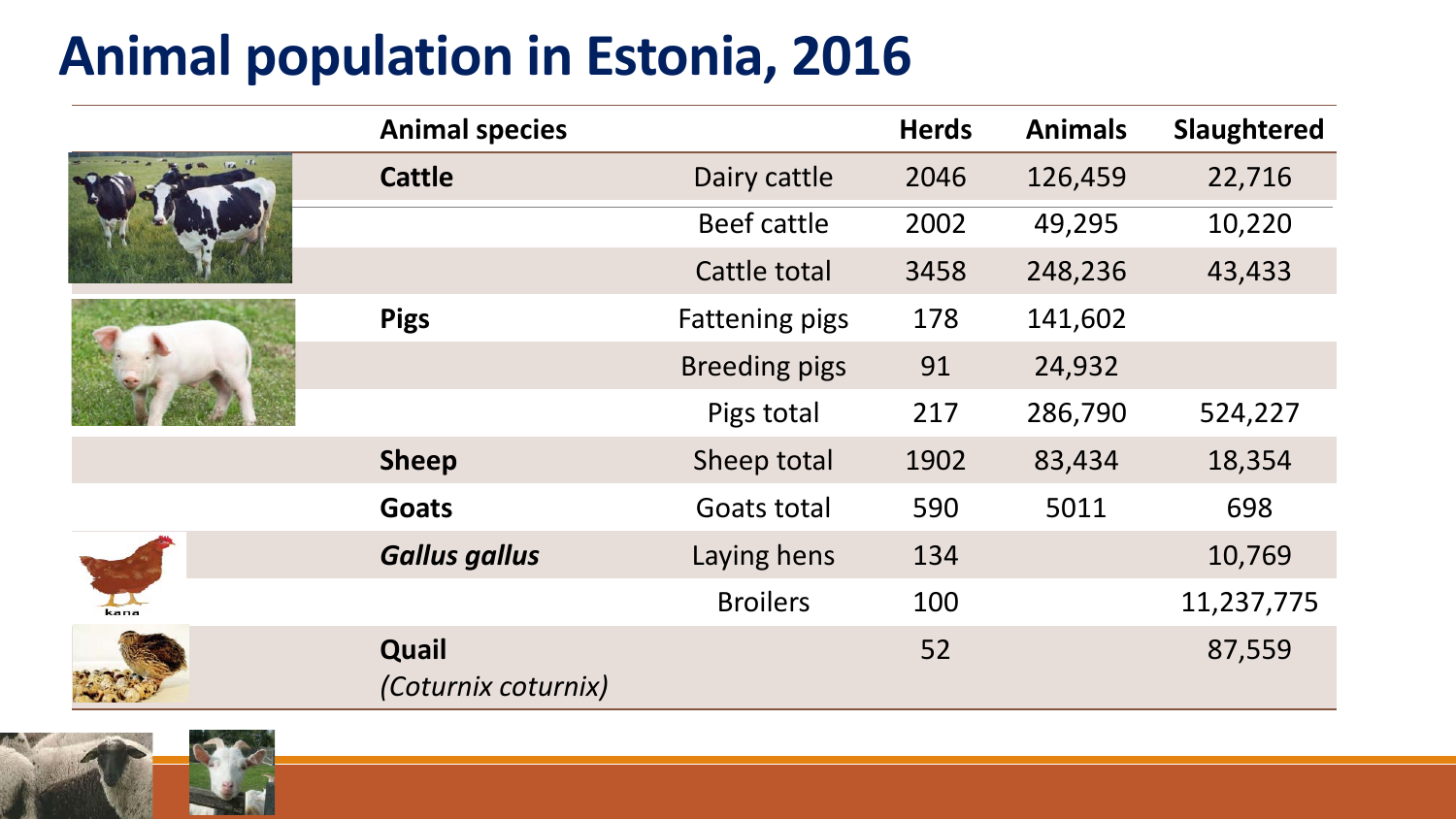### *Salmonella* **casesin human in Estonia (data from Estonian Health Board)**

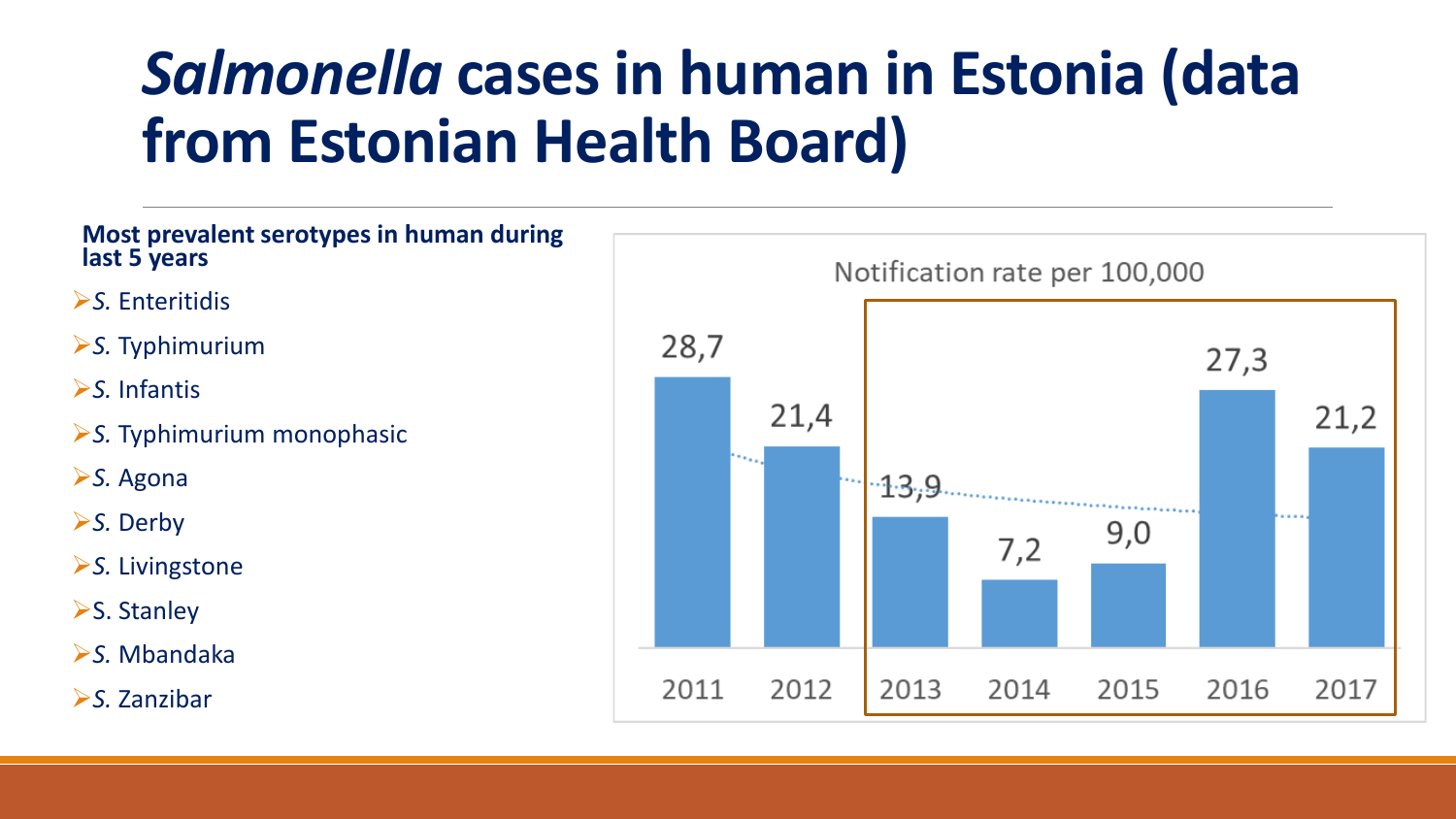#### **Veterinary and food control in Estonia**



i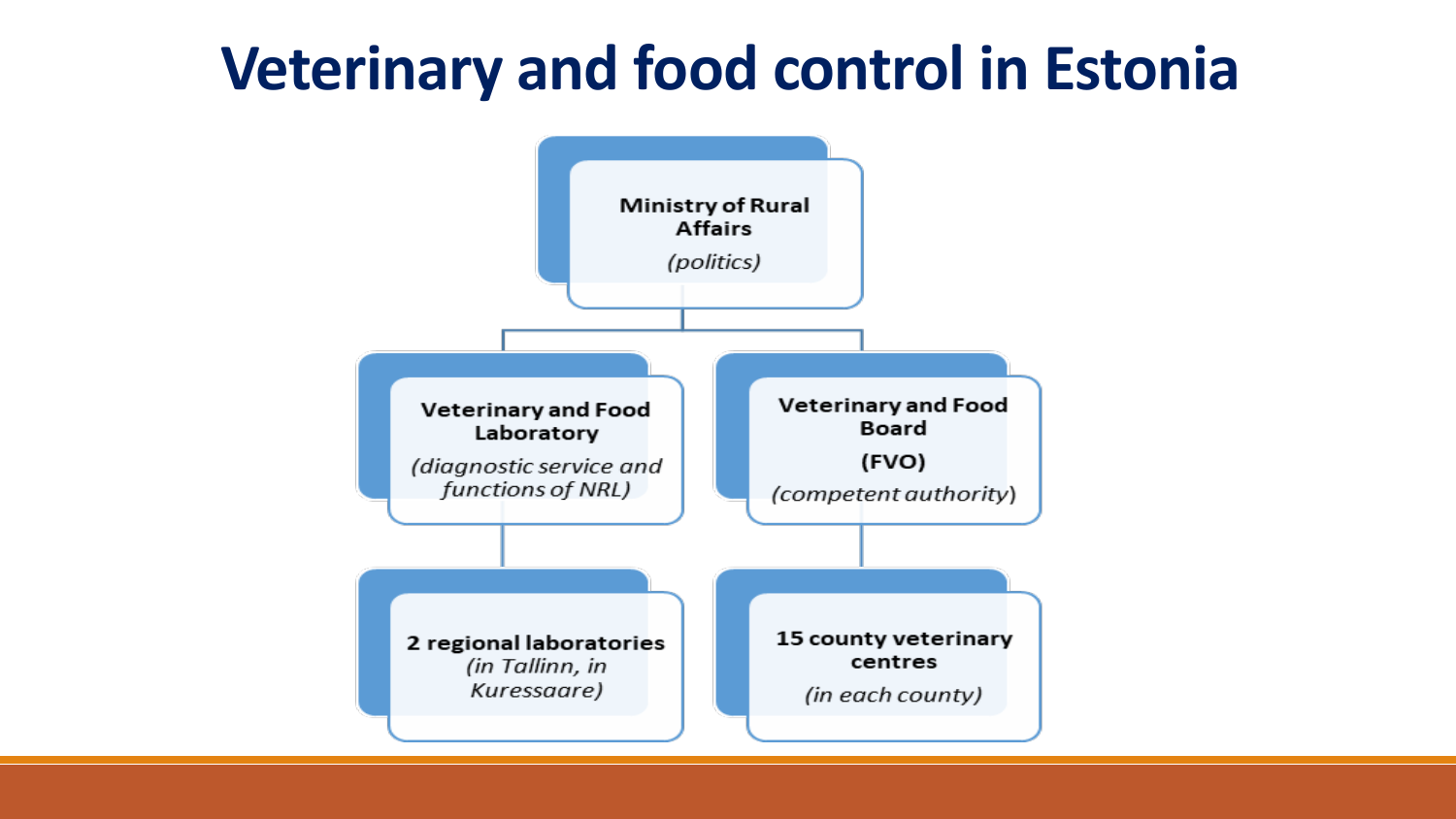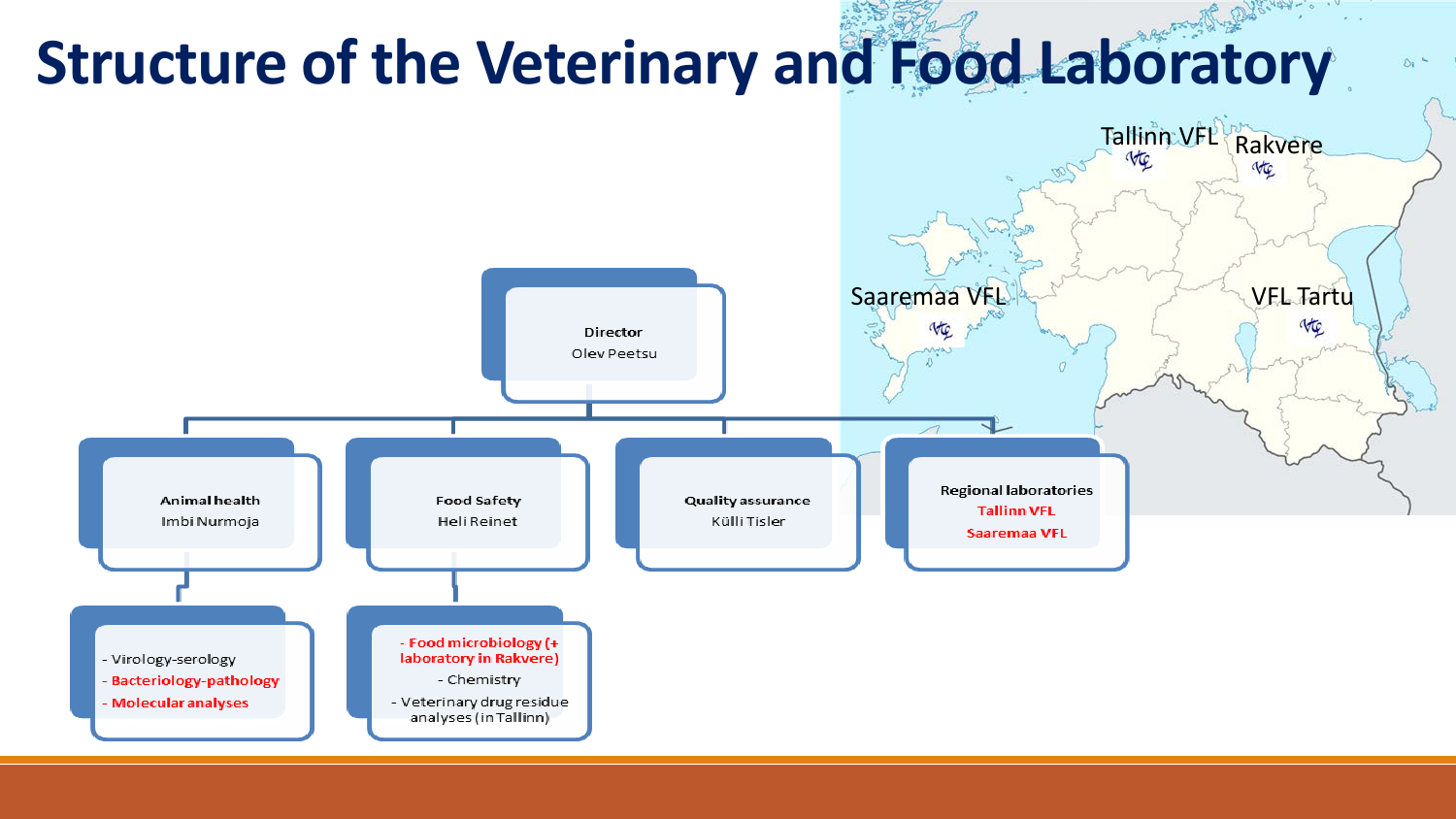### **Tasks of the Veterinary and Food Laboratory**



#### Food safety

l



#### **Functions** of NRLs

#### Animal health

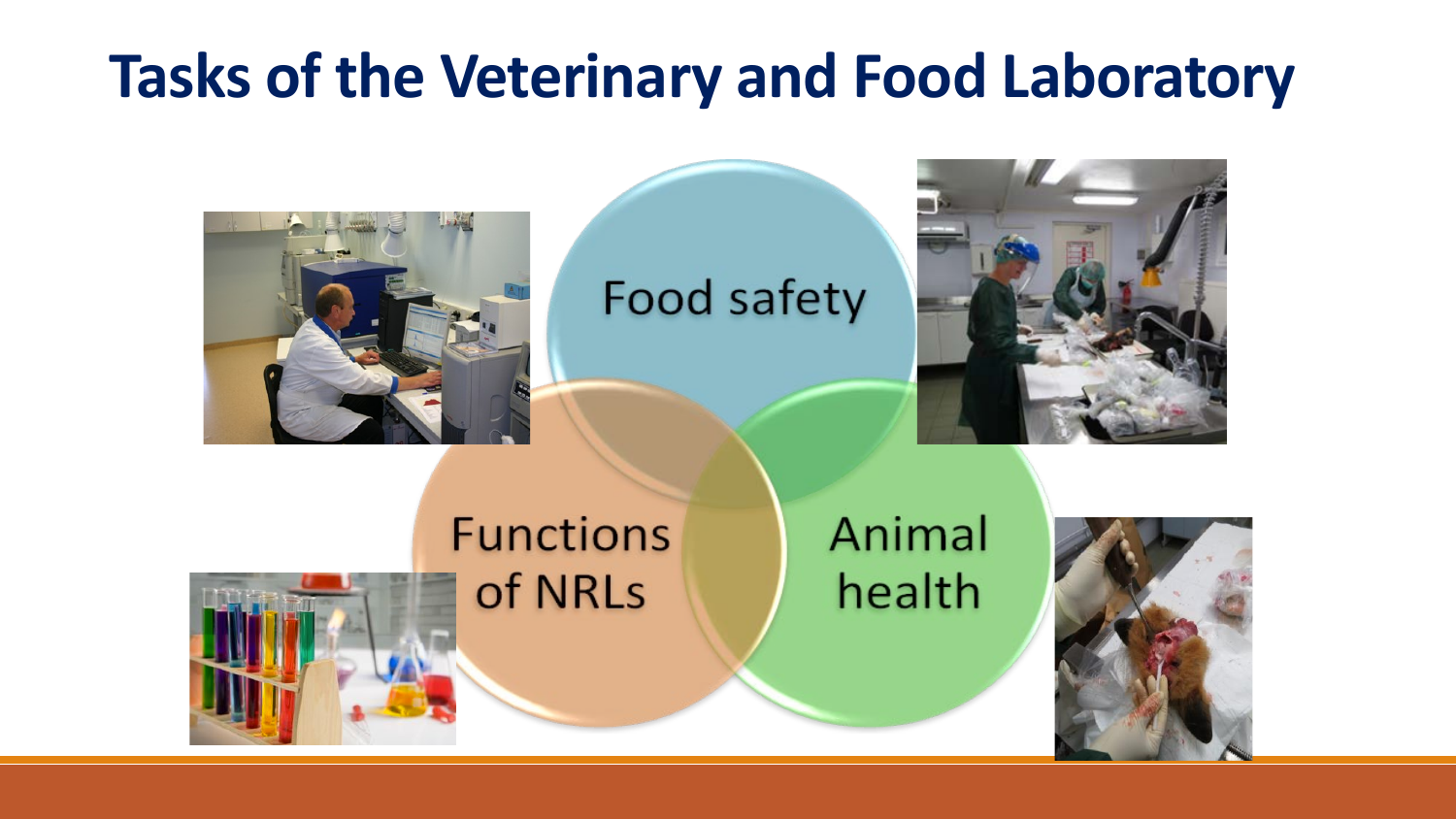### **Number of staff at Veterinary and Food Laboratory 2017**

| <b>Laboratories</b>   | <b>Total</b> | <b>Specialists</b> | <b>Technicians</b> | <b>Supporting</b><br>staff |
|-----------------------|--------------|--------------------|--------------------|----------------------------|
| <b>VFL (+Rakvere)</b> | $72 (+4)$    | $44 (+2)$          | $17 (+1)$          | $11 (+1)$                  |
| <b>Tallinna VFL</b>   | 35           | 17                 | 13                 |                            |
| <b>Saaremaa VFL</b>   | 8            | 4                  | $\overline{3}$     |                            |
| <b>Total</b>          | 119          | 67                 | 34                 | 18                         |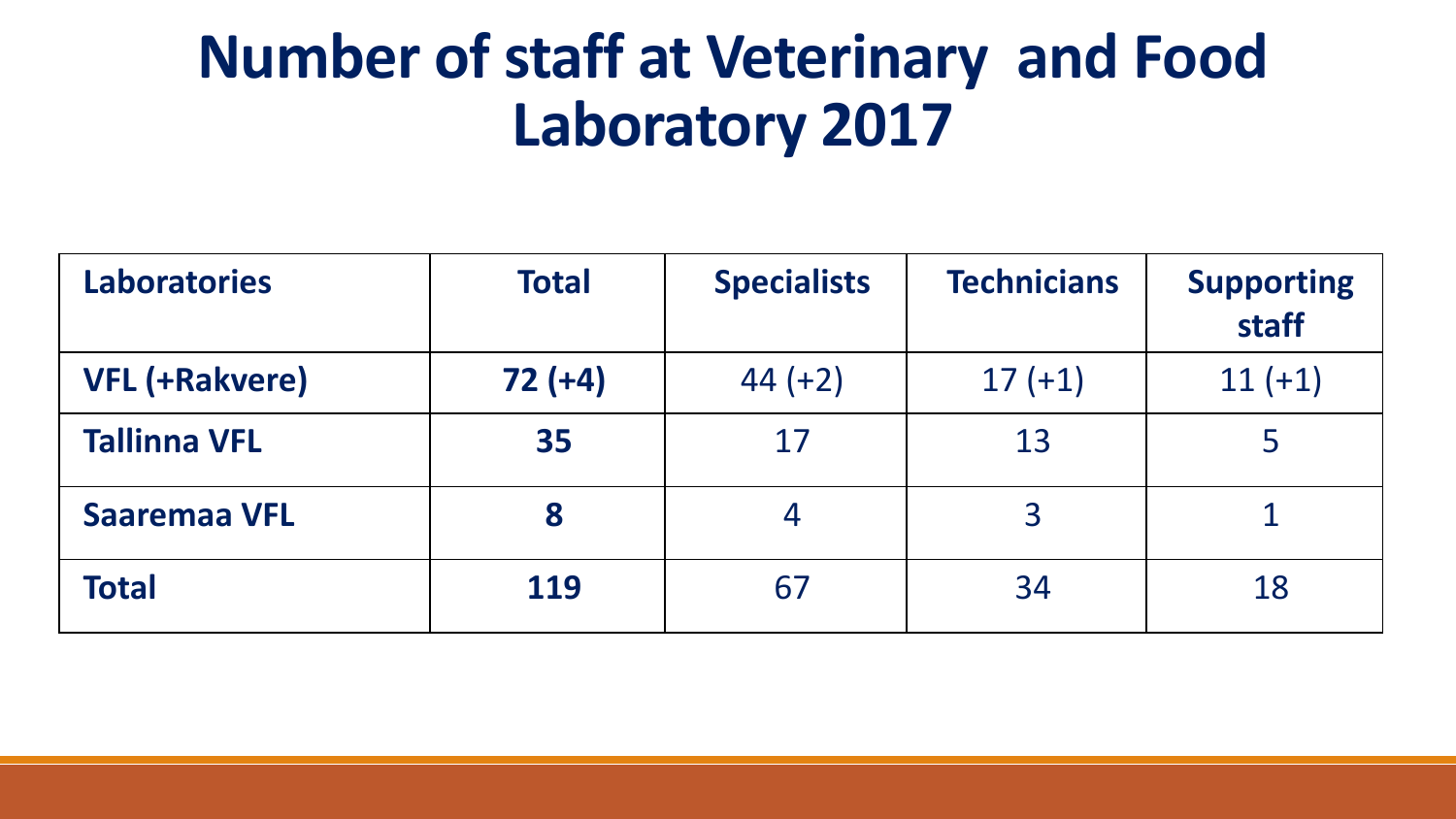### **Quality system accreditation**

All laboratories of the VFL are accredited by the Estonian Accreditation Centre ([www.eak.ee](http://www.eak.ee/)) according to EVS-EN ISO/IEC 17025:2006

- Central Laboratory in Tartu 1997
- Tallinn VFL 1996
- (Rakvere VFL 1999)
- Saaremaa VFL 2000

~500 different analytical and diagnostic methods (~ 75 % accredited)





#### **AKREDITEERIMISTUNNISTUS ACCREDITATION CERTIFICATE**

F.J. ML 4.80

Eesti Akrediteerimiskeskus kinnitab käesolevaga, et The Estonian Accreditation Centre hereby confirms that

VETERINAAR- JA TOIDULABORATOORIUM Kreutzwaldi 30 TARTU

Veterinary and Food Laboratory

vastab EN ISO/IEC 17025:2005 nõuetele kui katselabor conforms to the requirements of EN ISO/IEC 17025:2005 as testing laboratory

loomhaiguste diagnostiliste uuringute ja toidu, sööda, vee, alkoholi mikrobioloogiliste ning keemiliste analüüside valdkonnas

in the field of diagnostic investigations of animal diseases and microbiological and chemical analyses of food, feed, water and alcohol

Akrediteerimise ulatus ja tingimused on esitatud tunnistuse lisas The scope and conditions of accreditation are specified in the annex

Registreerimisnumber: L005 Registration number

Akrediteeritus kehtib kuni: 04.07.2020 Accreditation is valid until:

Tallinnas, 05.07.2015



Esmane tunnistus anti valja 07.10.1997 First certificate was issued on 07,10.1997

Käesoleva tunnistuse kehtivust ja akrediteerimisulatust saab kontrollida EAK veebilehelt vuviv eak ee Validity of the current certificate and accreditation scope can be checked from the EAK web site www.eak.ee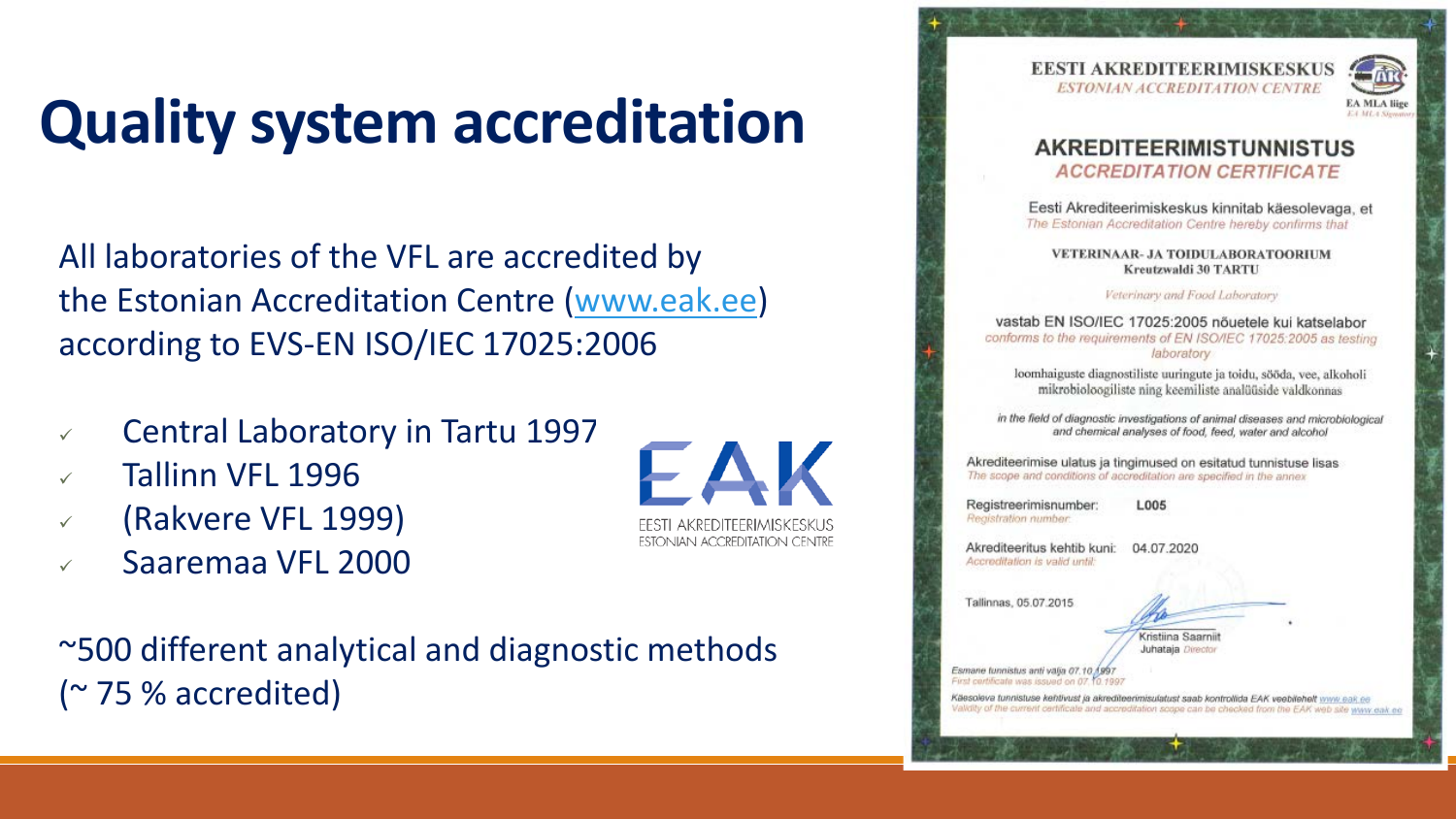## **Methods(1)**

#### **Detection method**

#### **EVS-EN ISO 6579-1**

#### **Serotyping EXAMPLE 25 ISO/TR 6579-3** White-Kauffmann-Le Minor scheme







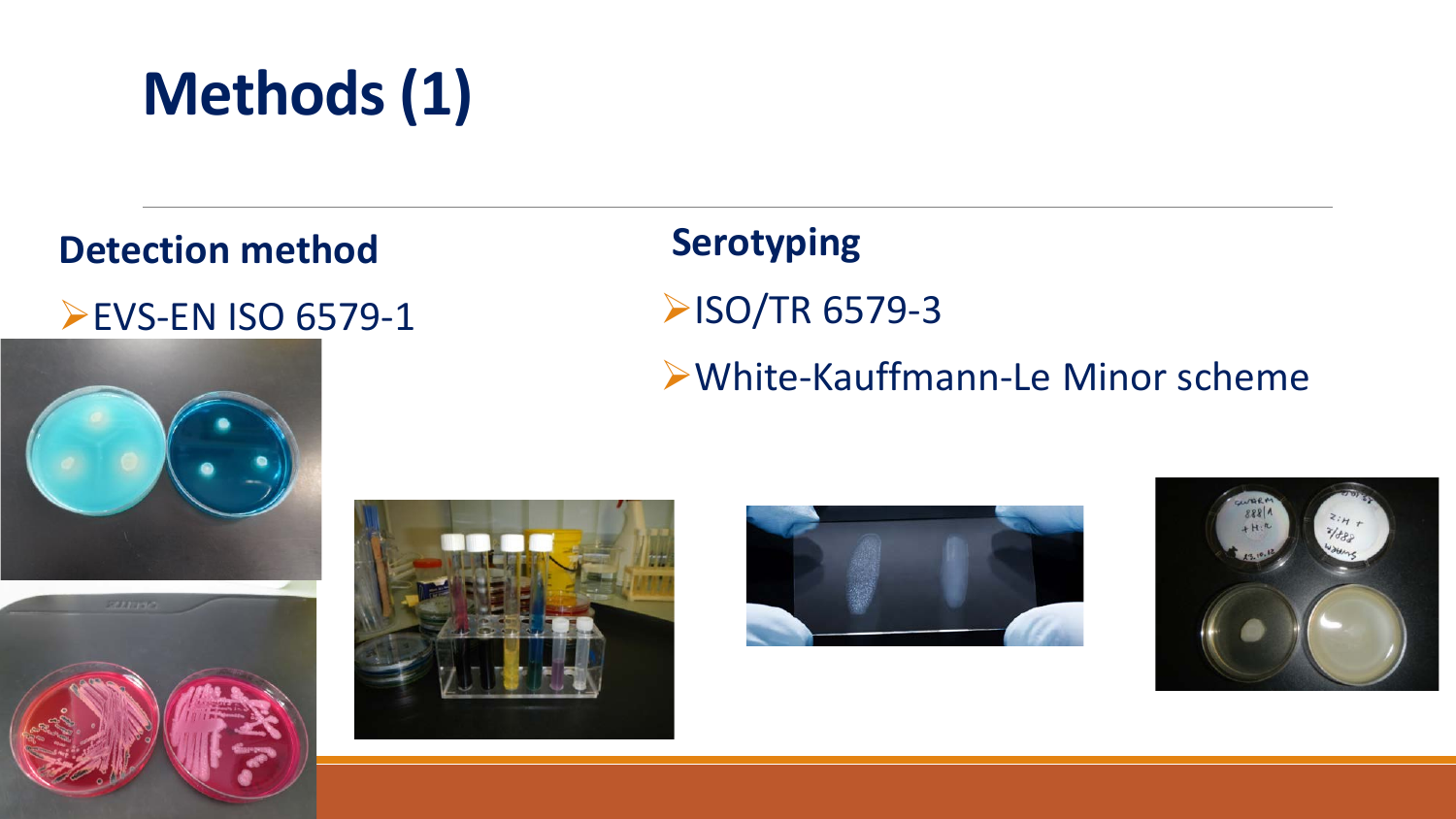#### **Methods (2).** *Salmonella* **spp. detection by real-time PCR**

Josefsen, M.H., Krause, M., Hansen, F. & Hoorfar, J. (2007) *Optimization of a 12-Hour TaqMan PCR-Based Method for Detection of Salmonella Bacteria in Meat. Applied and Environmental Microbiology* 73(9): 3040- 3048.

Validated and accredited in 2009

144 samples analyzed by PCR in 2017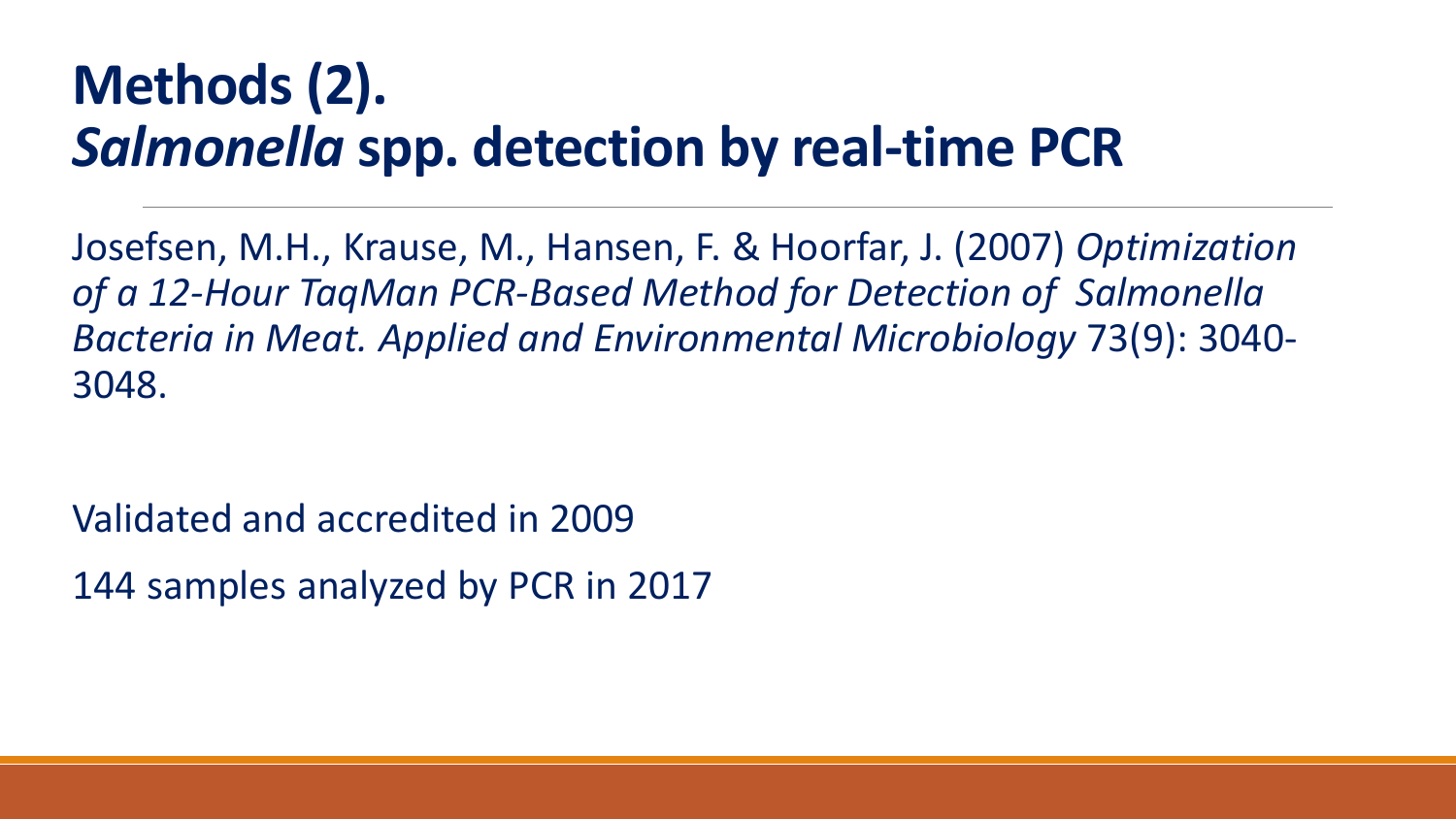#### **Methods (3). PCR method for specific differentiation of** *Salmonella* **Typhimurium and its monophasic variant**

#### **Adoption and validation of PCR method in 2017**

Maurischat, S., Baumann, B., Martin, A., Malorny, B. (2015) Rapid detection and specific<br>differentiation of Salmonella enterica subsp. enterica Enteritidis, Typhimurium and its *monophasic variant 4,[5],12:i: - by real-time multiplex PCR. International Journal of Food Microbiology* 193: 8-14.

**Accredited in May 2018**

#### **Modifications compared to the article:**

- **≻S.** Enterititis is analysed in separate single-plex PCR
- **Example ProtorGene Q (Qiagen) system instead of BioRad**
- **≻PCR kit from Solis BioDyne**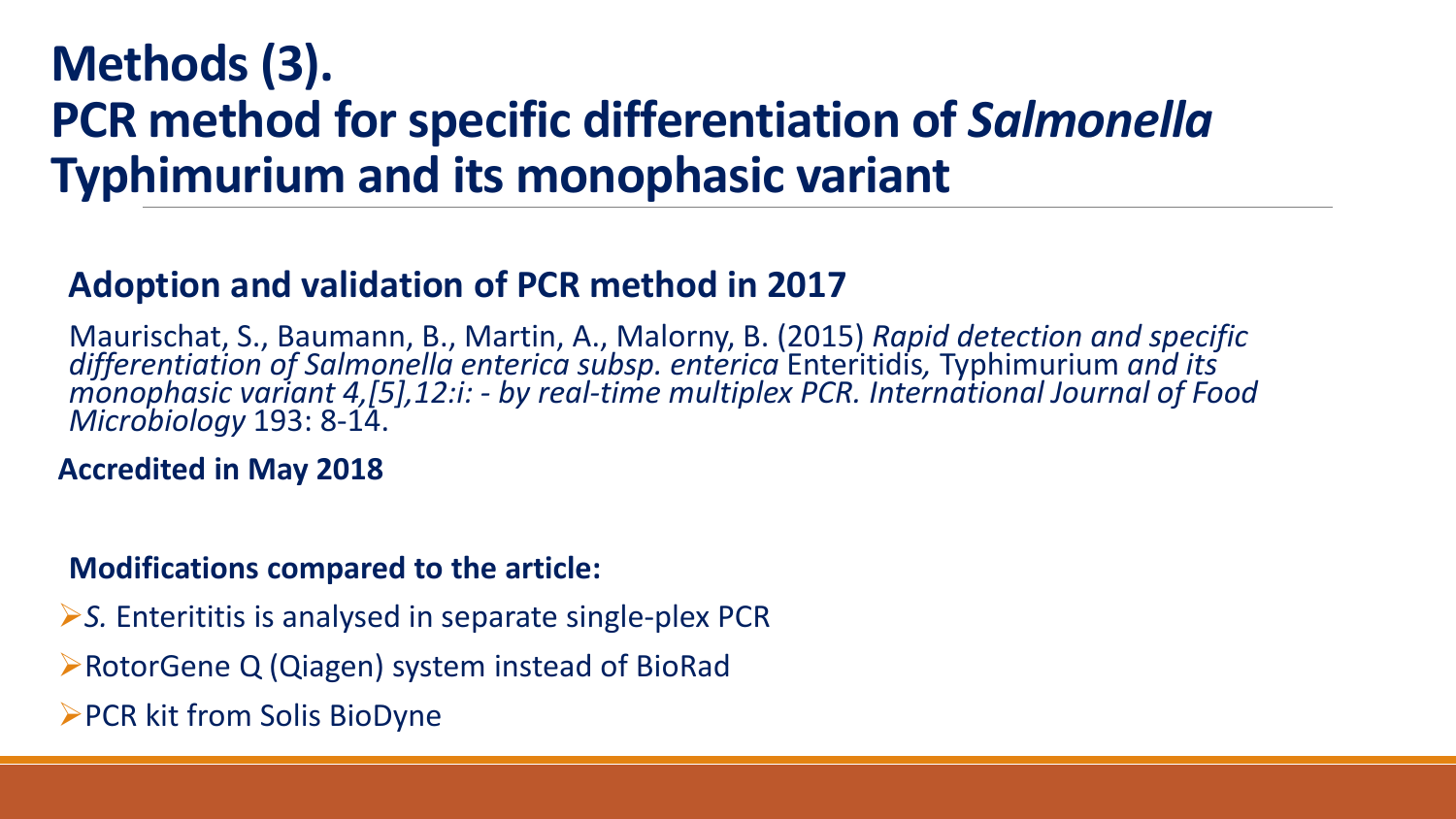### **National control programs for Salmonella in livestock**

#### **ACTIVE SURVEILLANCE**

**>Poultry** 

 $\blacktriangleright$  Cattle

**>Pigs** 

 $\triangleright$  Sheep and goats.

#### **PASSIVE SURVEILLANCE**

NRL reports *Salmonella* positive findings in animals to national authority

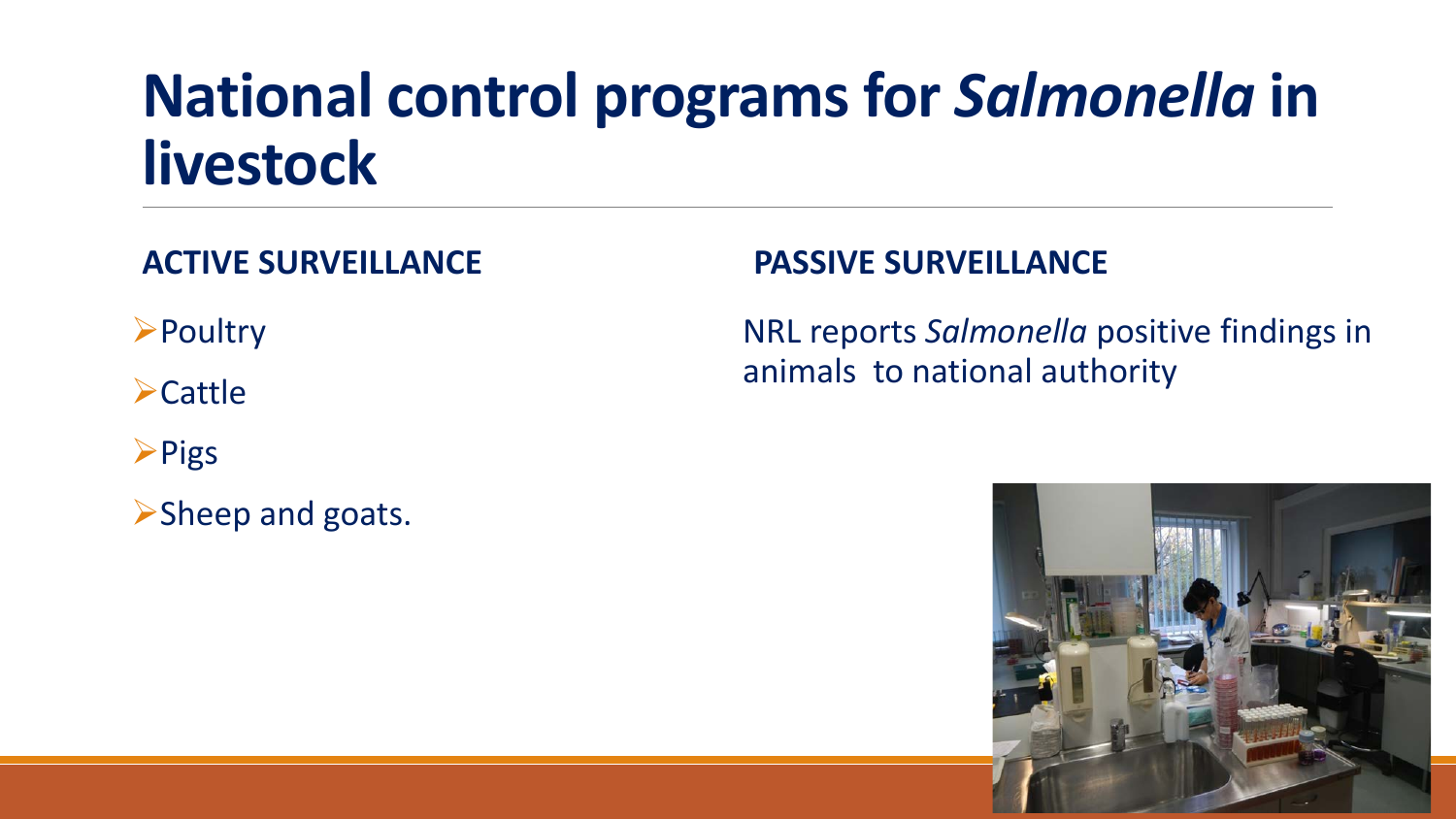### *Salmonella* **serotypes in animals 2013-2017**

| <b>Cattle</b>               | <b>Pig</b>           | <b>Sheep</b>       | <b>Gallus gallus</b> | Quail          |
|-----------------------------|----------------------|--------------------|----------------------|----------------|
| S. Typhimurium              | S. Agona             | S. enterica subsp. | S. Enteritidis       | S. Enteritidis |
| S. Typhimurium              | S. Derby             | diarizonae         | S. Typhimurium       | S. Typhimurium |
| monophasic                  | S. Choleraesuis var. | S. enterica subsp. | S. Typhimurium       | monophasic     |
| S. Dublin                   | <b>Kunzendorf</b>    | arizonae           | monophasic           | S. Typhimurium |
| S. Mbandaka                 | S. Worthington       | S. Typhimurium     | S. Infantis          | S. Anatum      |
| S. Derby                    | S. Mbandaka          |                    | S. Derby             |                |
| S. Altona                   | S. Typhimurium       |                    | S. Senftenberg       |                |
| S. Lexington                | S. Typhimurium       |                    | S. Dublin            |                |
| S. Hindmarsh                | monophasic           |                    | S. Hessarek          |                |
| S. Enteritids               | S. Saintpaul         |                    |                      |                |
| S. Infantis                 |                      |                    |                      |                |
| S. enterica subsp. arizonae |                      |                    |                      |                |
|                             |                      |                    |                      |                |

**Ca 2 200 analyses annually (control program, health status monitoring by veterinarians, testing for diagnostic purposes)**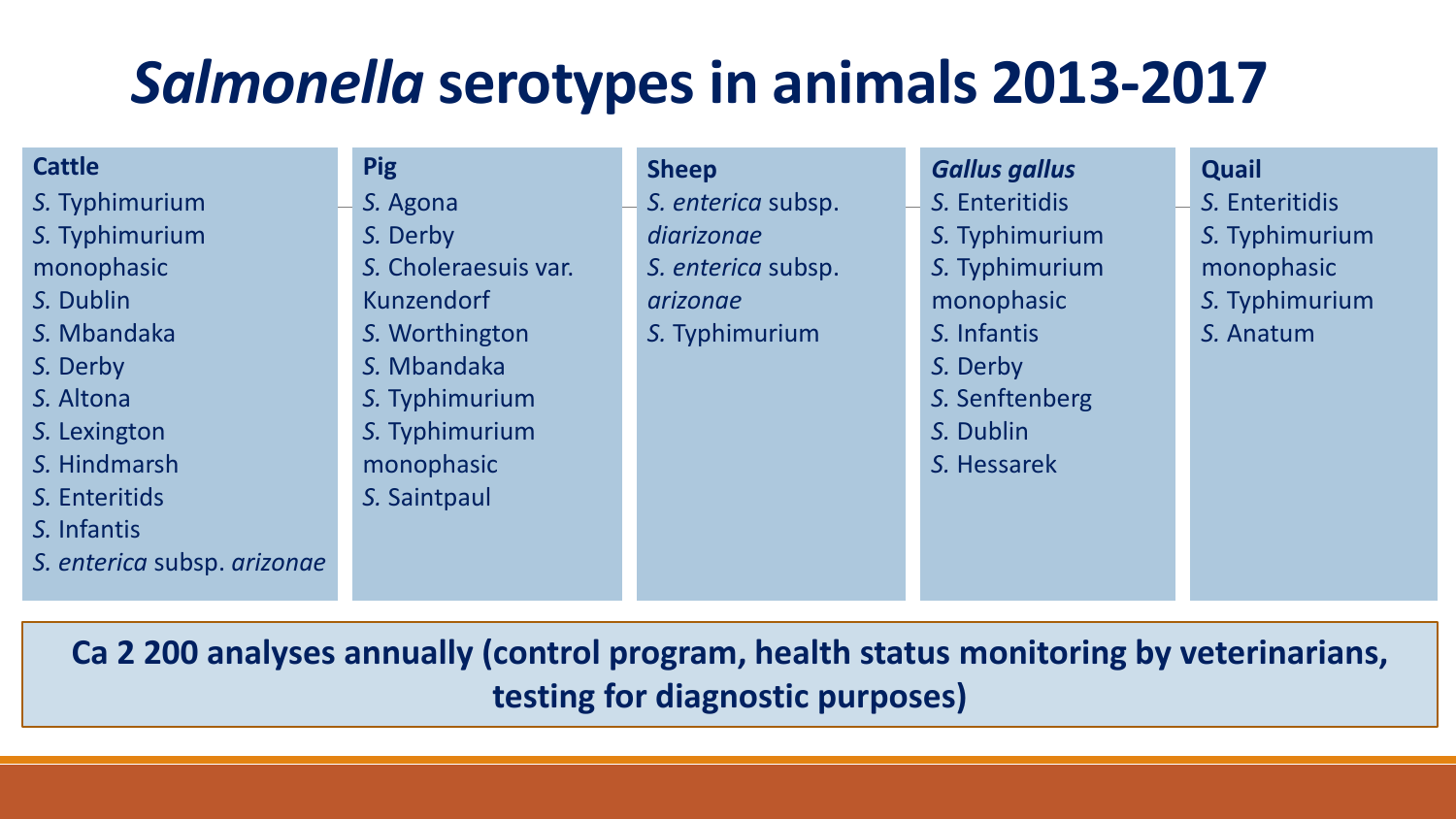### *Salmonella* **serotypesin food 2013-2017**

**Most prevalent serotypes in food during last 5 years**

- **≻S. Derby**
- *S.* Infantis
- *S.* Isangi
- *S.* Mbandaka
- **≻S. Agona**
- *S.* Typhimurium
- *S.* Enteritidis
- *S.* Lexington
- **≻S. Senftenberg**
- 



#### **S. Anatum** Ca 16 000 *Salmonella* analyses per year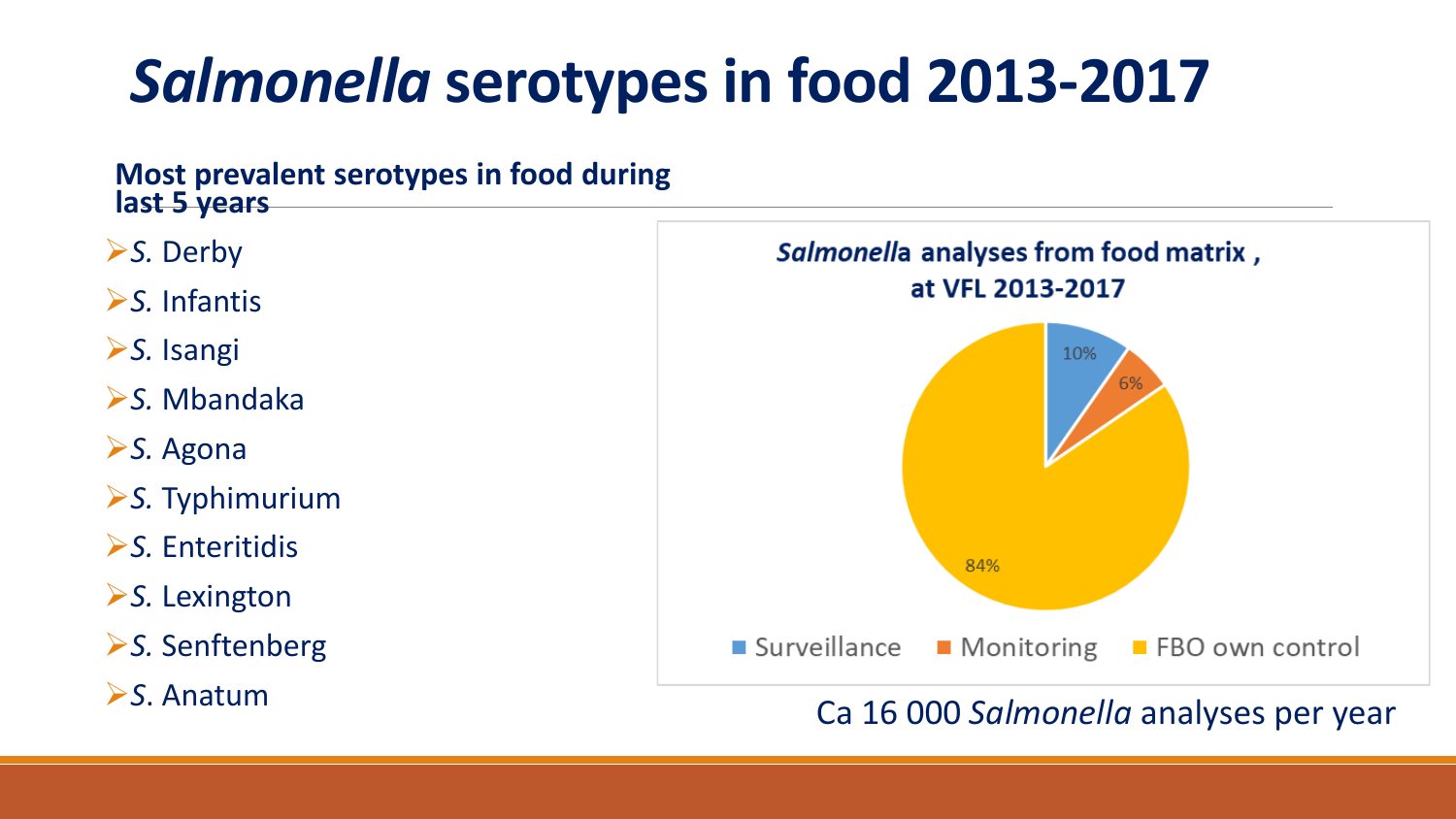### **Coordinate activities of official laboratories for analysis of samples**

- Food 11 official control laboratories, 2 FBO laboratories, 5 private laboratories
- $\triangleright$ Primary production stage 3 official control laboratories, 2 FBO laboratories, 2 private laboratories
- Collection of *Salmonella* isolates from VFL regional laboratories and official control laboratories.
- Confirmation/ additional typing:
	- MALDI-TOF MS
	- serotyping of *Salmonella* isolates
	- confirmation of isolates typed as 'monophasic Salmonella Typhimurium' by official laboratories
	- collection and storage of isolates for further testing (AMR MIC method).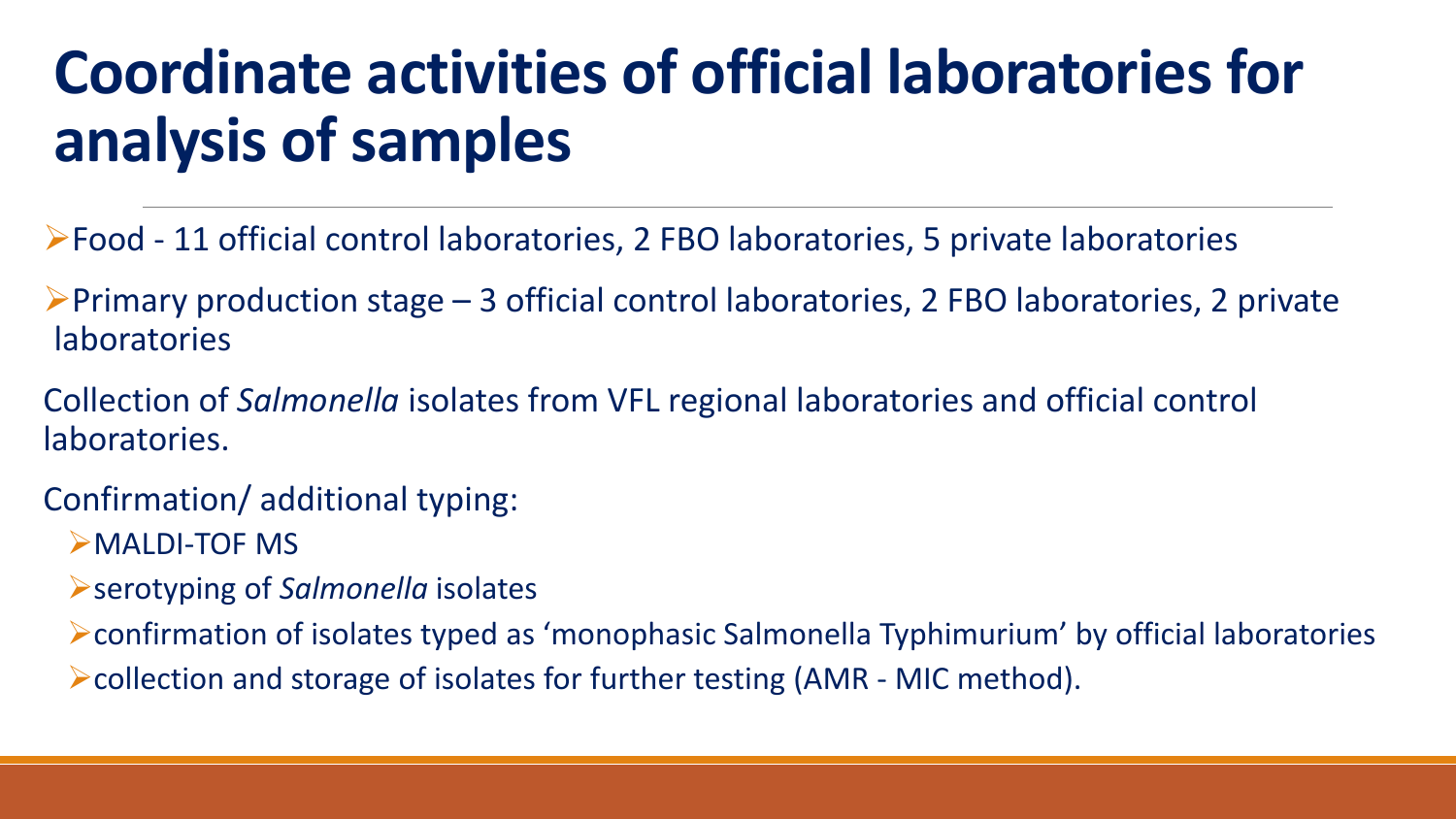### **Inter-laboratory proficiency testing**

#### **Primary production stage**

- September 2017
- 8 laboratories
- $\geq 10$  sock samples per laboratory
- *Salmonella* Enteritidis (2 low & 2 high level)
- *Salmonella* Abaetetuba (2 low & 2 high level)
- **►2 blank samples**
- Satisfactory results

#### **Food**

#### February 2018

 $\blacktriangleright$  Participants (n = 14):  $\blacktriangleright$  public labs n = 8  $\triangleright$  private labs n = 4  $\blacktriangleright$ FBO labs n = 2

4 samples per laboratory (chicken broiler ground meat)

Salmonella Enteritidis (1 low & 1 high level)

 $\geq 1$  blank sample & 1 lot sample (low or blank)

Satisfactory results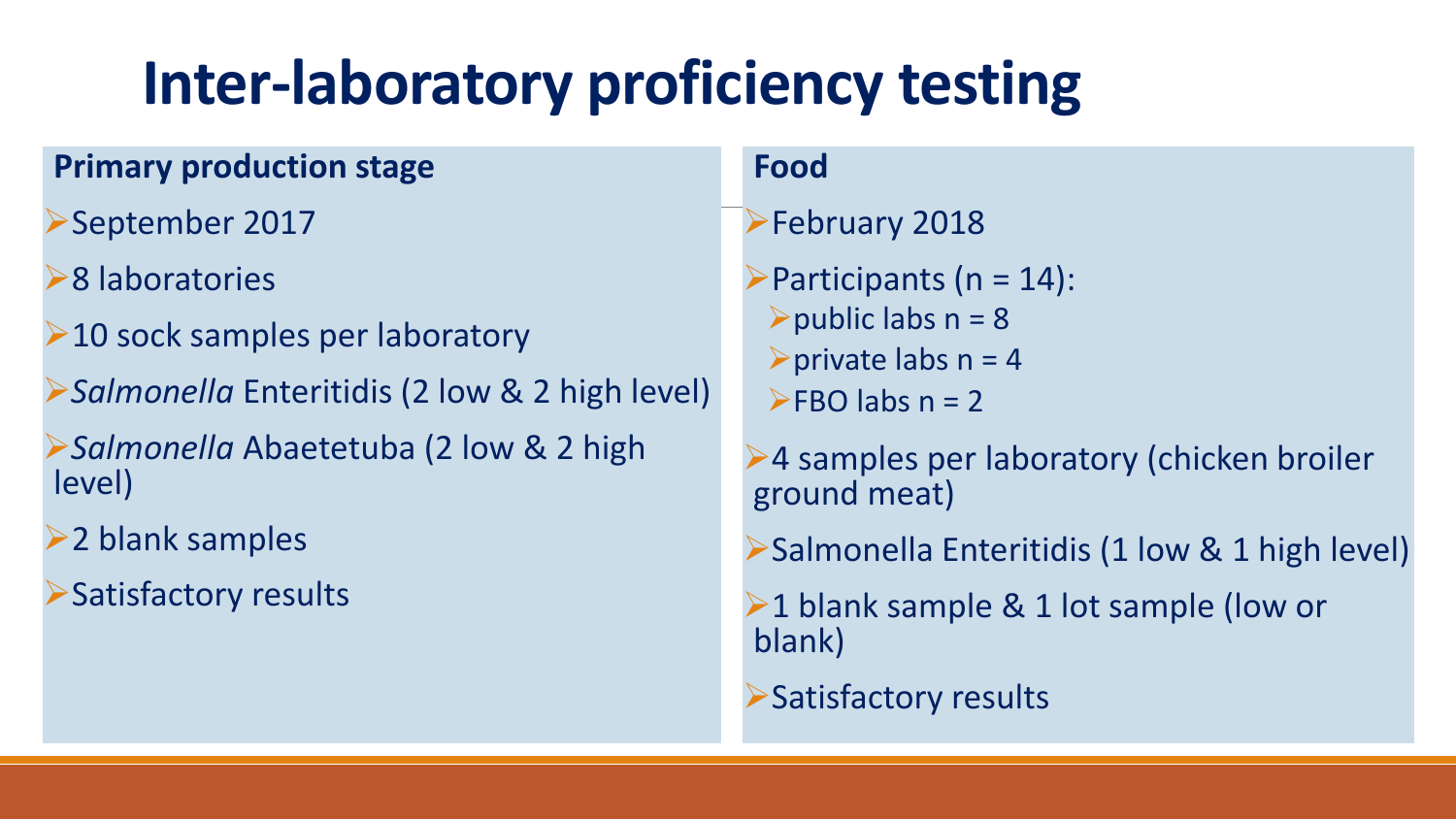### **Collaboration with EURL in relevant area**

Participating in ring trials organized by EURL Salmonella:

**≻Food** 

- **>Feed**
- $\triangleright$  Primary production stage
- **≻Serotyping**

Participation in EURL Salmonella workshops

*Ad hoc* questions

Participation in validation study of *Salmonella* Typhimurim monophasic variant (supply of *S.* Typhimurium and *S.* Typimurium monophasic strains)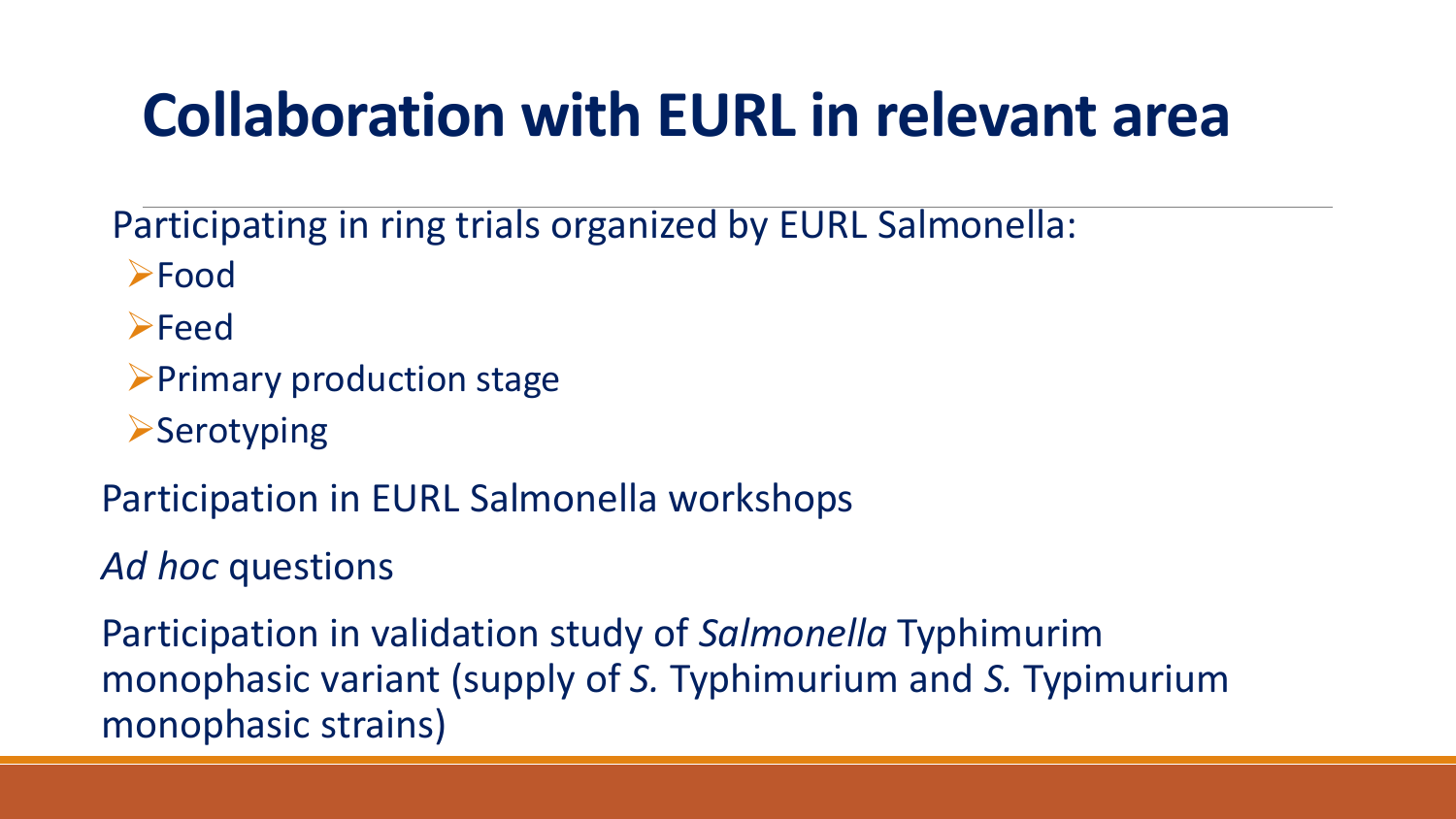### **Other activities**

#### **Workshops**

2008, 2011 and 2017 for laboratories dealing with *Salmonella* testing in food, feed, animals.

#### **Publications**

**EKramarenko, Toomas; Nurmoja, Imbi; Kärssin, Age; Meremäe, Kadrin; Hörman, Ari;** Roasto, Mati (2014). The prevalence and serovar diversity of *Salmonella* in various food products in Estonia. Food Control, 42, 43−47.10.1016/j.foodcont.2014.01.032. Roasto, Mati; Kramarenko, Toomas (2017). Salmonelladest ja salmonelloosist. Eesti Loomaarstlik Ringvaade, 3, 12−15.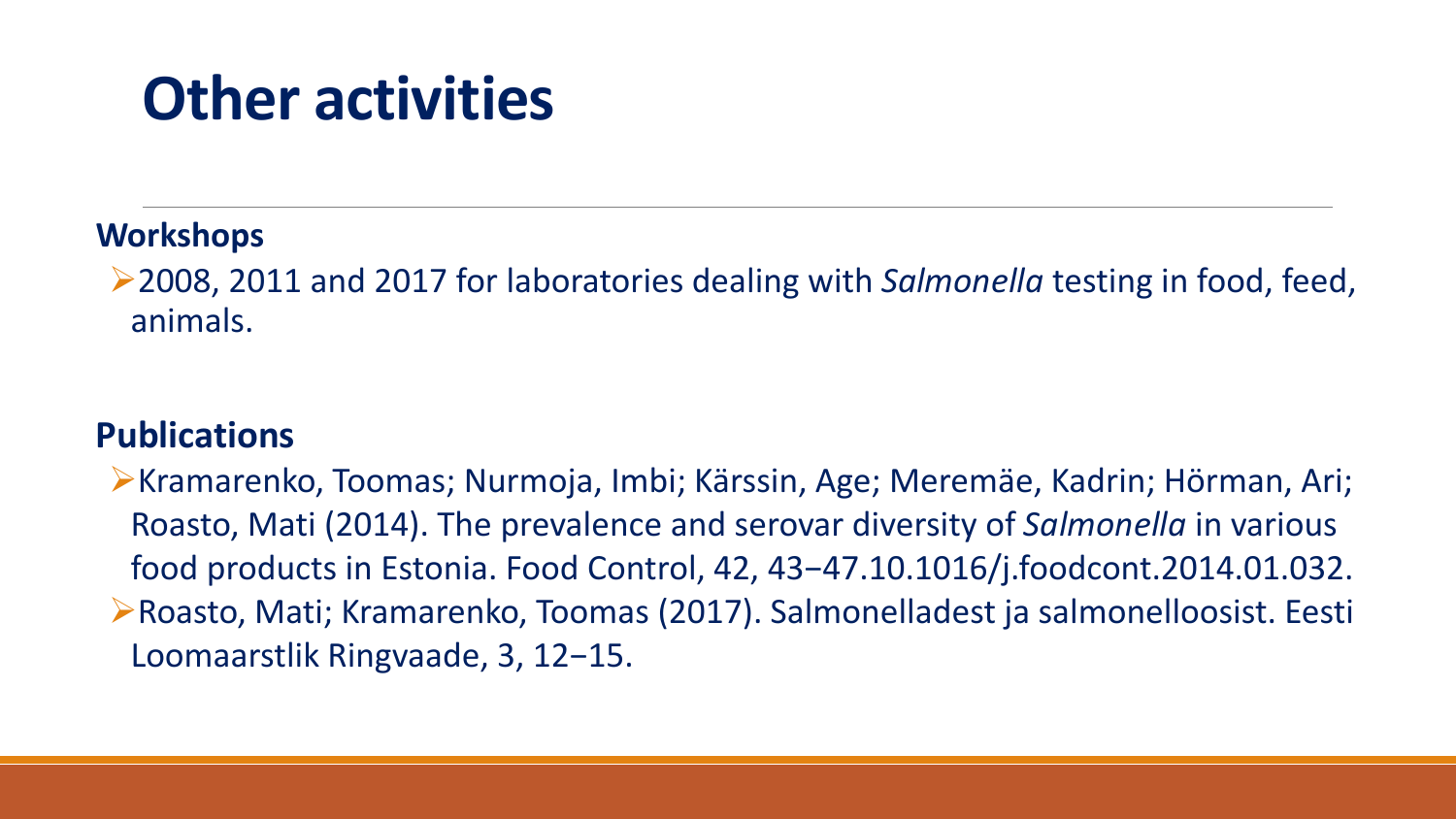### **Next Generation Sequencing**

In 2018 VFL started to perform NGS for the first time to gain experience in this field

79 *S.* Derby were collected for library construction (performed by VFL)

39 samples are already sequenced with ILLUMINA MiSeq platform (ordered in subcontract from Estonian Genome Centre)

Data analysis is ongoing...

Genomes assembled with SPADES

Sequence type (ST) determined with MLST tool available in Centre for Genomic Epidemiology

Resistance genes and mutations determined with ResFinder available in Centre for Genomic Epidemiology